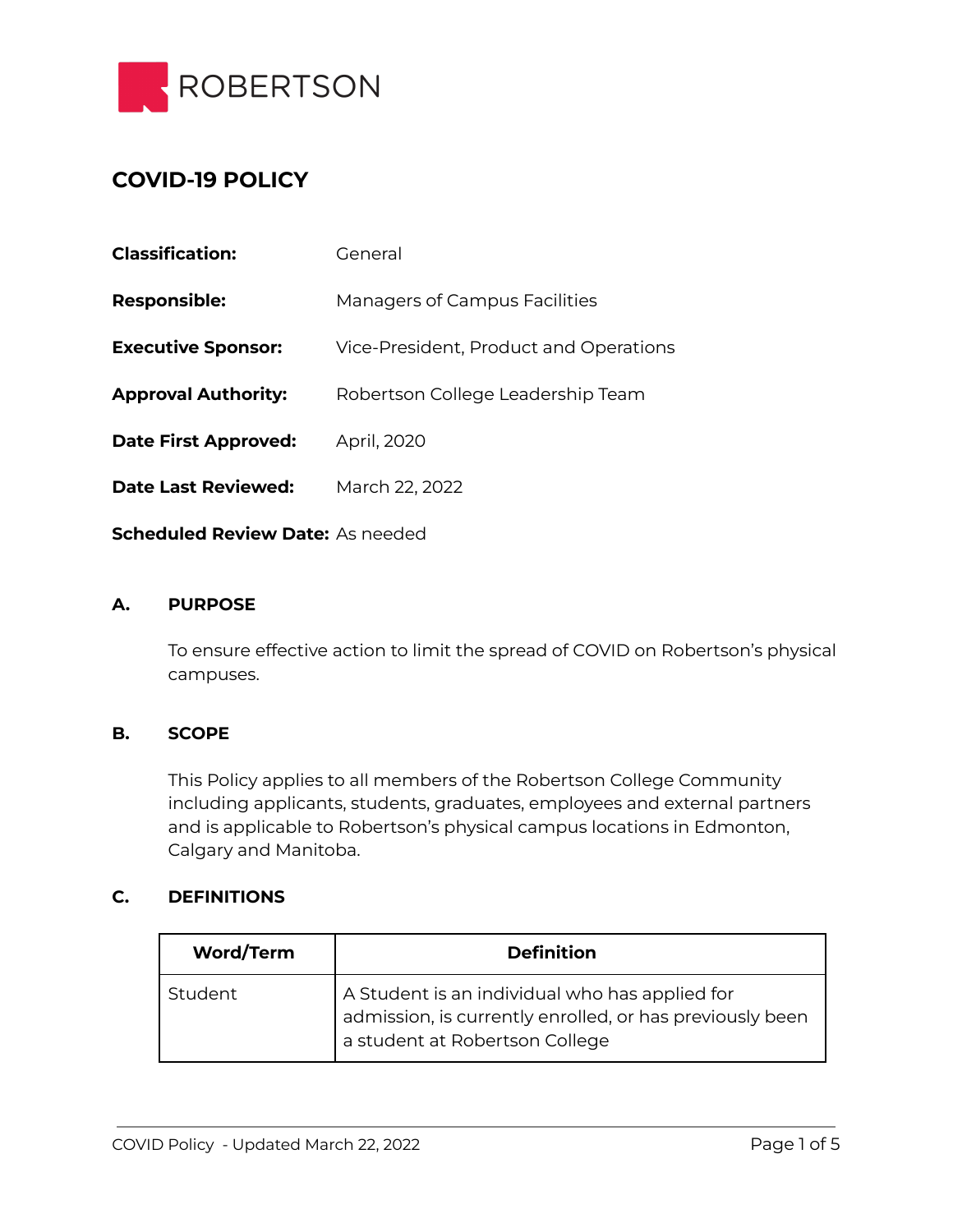

| Campus Location         | Robertson's physical campuses are located in the cities<br>of Edmonton, Calgary and Winnipeg.                                              |
|-------------------------|--------------------------------------------------------------------------------------------------------------------------------------------|
| Instructors             | Instructors who teach courses in Robertson programs.                                                                                       |
| Public Health<br>Orders | A legal order made under the Public Health Act of a<br>province or territory.                                                              |
| COVID                   | An infectious disease caused by the SARS-CoV-2 virus;<br>includes all variants and strains identified by the World<br>Health Organization. |
| Robertson<br>Community  | The Robertson College community includes students,<br>instructors, employees, and guests.                                                  |

## **D. POLICY**

This policy outlines Robertson's COVID guidelines and protocols in alignment with public health orders in the province of Manitoba and Alberta and in conjunction with city by-laws as applicable. This Policy outlines Robertson College's responsibilities to ensure a safe, physical campus space for the Robertson Community.

#### **E. GUIDELINES**

- i. Self-Assessment
	- Members of the Robertson Community must ensure they are symptom free before coming to campus and are encouraged to take the provincial COVID self-assessment for the province in which they reside.

[Alberta](https://myhealth.alberta.ca/Journey/COVID-19/Pages/COVID-Self-Assessment.aspx)

[Manitoba](https://sharedhealthmb.ca/covid19/screening-tool/)

- ii. Masks
	- Masks usage is mandatory in laboratories and classrooms on campus at all times.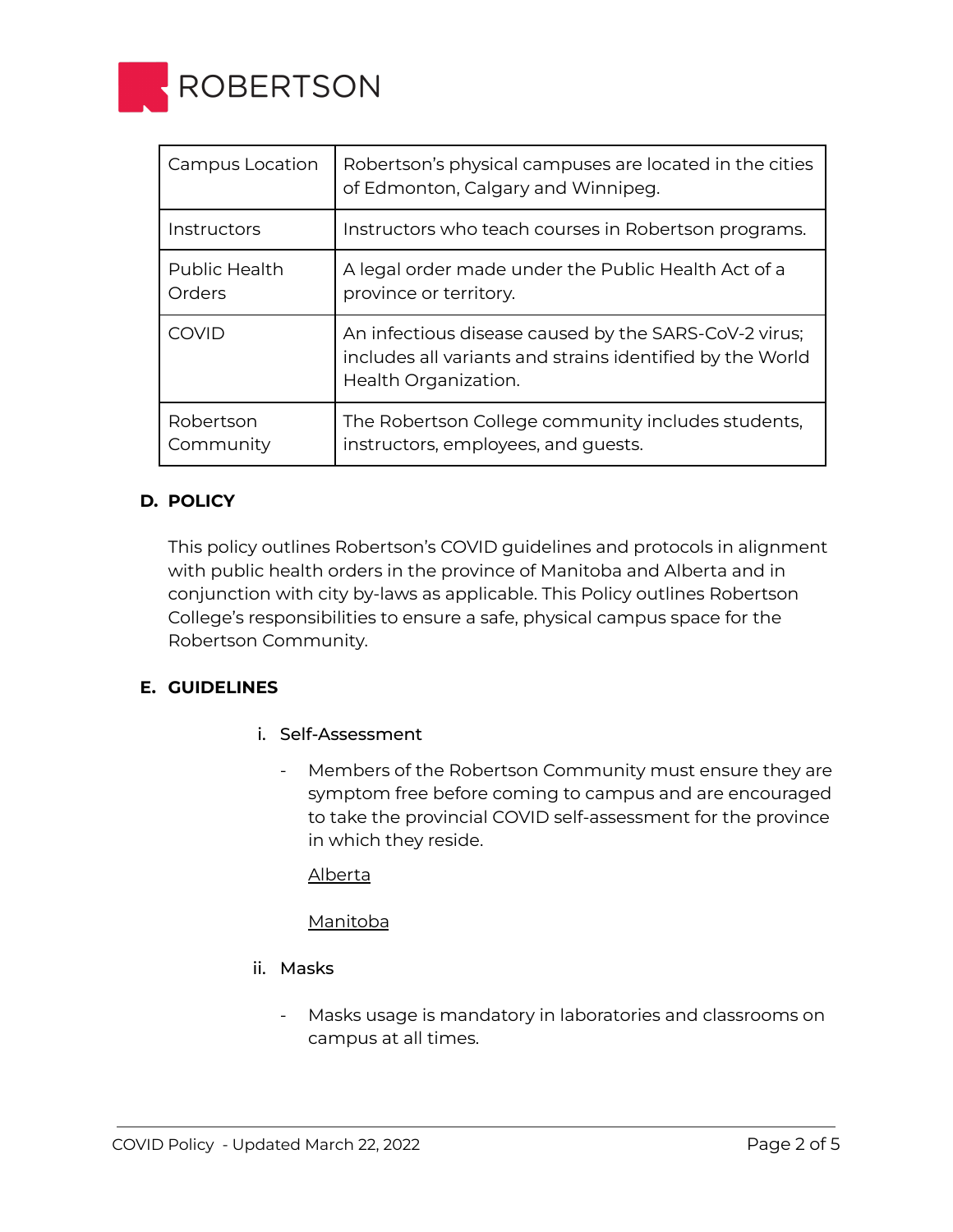

- Robertson Community Members are not required to wear masks in public spaces while on campus. Public spaces can be defined as campus reception, hallways, rest rooms and study rooms; while mask usage is not required in these spaces it is still highly encouraged.
- iii. Vaccinations
	- Robertson Community Members are not required to be fully vaccinated to be physically present on a Robertson campus; however, Robertson is committed to the health and safety of the Robertson Community from the spread of COVID-19 and encourages all members of the Community to get vaccinated with an approved COVID-19 vaccine.
- iv. General On Campus Guidelines
	- Robertson Community Members are expected to follow the general COVID-19 Safety Guidelines while on campus as described in Appendix A below.

#### **F. NON-COMPLIANCE**

Robertson Community Members who do not adhere to the guidelines outlined in Section E above as follows:

| <b>Action</b>                         | <b>Responsibility</b>                           |
|---------------------------------------|-------------------------------------------------|
| First offense: Verbal warning         | Robertson Leadership<br>Team/Facilities Manager |
| Second Offence: Written Warning       | Robertson Leadership<br>Team/Facilities Manager |
| Repeated Offence: Removal from Campus | Robertson Leadership<br>Team/Facilities Manager |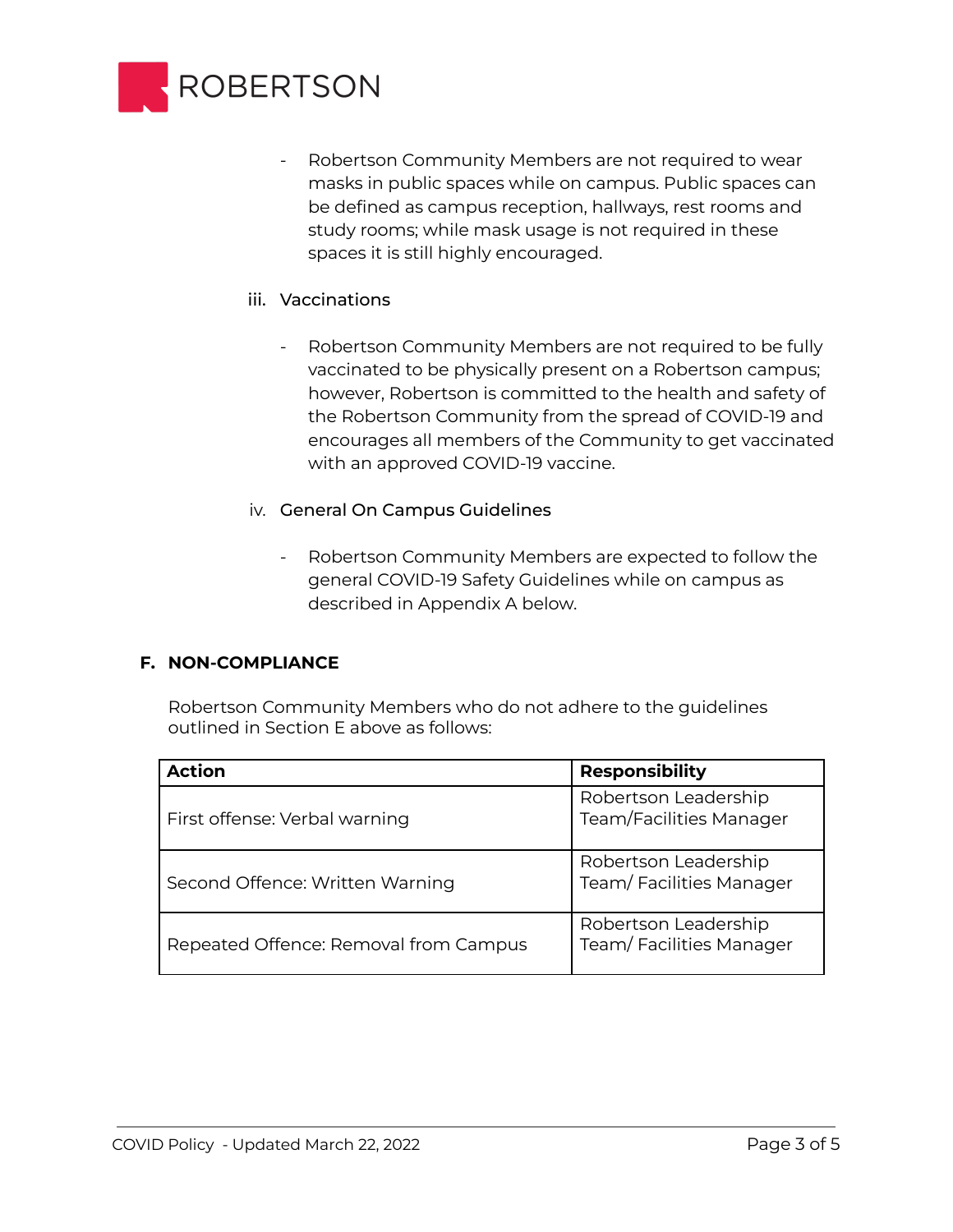

## **G. RELATED LEGISLATION**

Province of Manitoba Public Health Orders Province of Alberta Public Health Orders

## **H. RELATED POLICIES**

N/A

## **I. RELATED MATERIALS AND DOCUMENTATION**

N/A